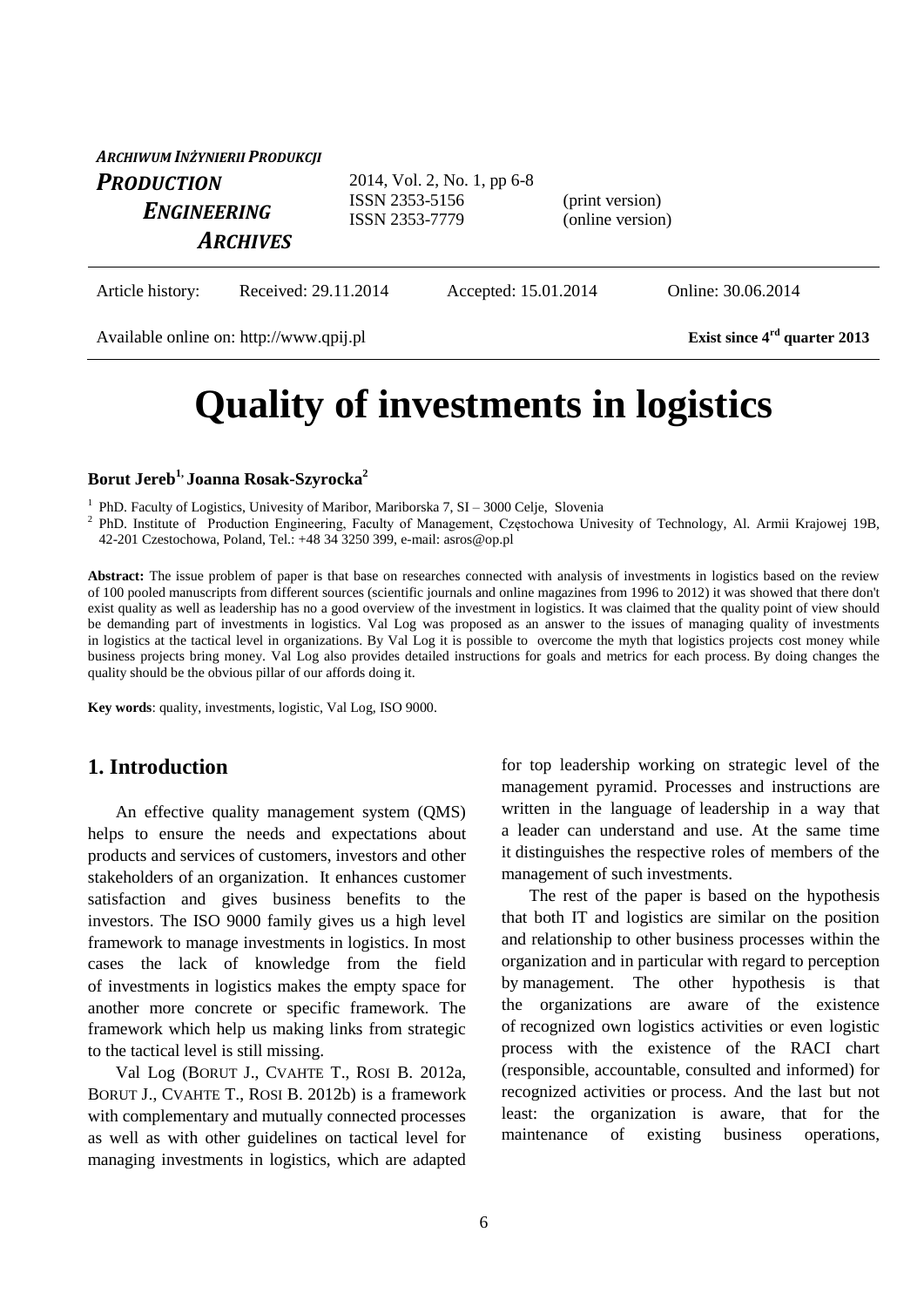its increase or the change in logistics activities needs investments.

# **2. Literature of investments in logistics review**

As a base for our further research into investments in the field of logistics, we began with an extensive literature review, which is in detail published in the technical report (KARLOVAC, S., KOREN, D., MLIVIĆ, A., ŽOHAR, A., JEREB, B. 2012, SYGUT P. 2013, ROSAK-SZYROCKA J. 2013). The goal of our research was an analysis of investments in logistics based on the review of 100 pooled manuscripts from different sources, such as scientific journals and online magazines from 1996 to 2012, majority dating from 2009 on. The most of them come from Europe (almost half of them) and America (approximately one third) with significant precedence to the other word. Asia follows. By examination of the abstracts of the chosen pooled manuscripts (we supposed that in general, the abstracts reflect the contents of the manuscript) we determined the nowadays focus on investments in logistics. The process of analysis examined which words are most commonly used in the abstracts. Results can be seen in the Table 1.

| Word        | <b>Frequency</b> |
|-------------|------------------|
| Investment  | 2,1 %            |
| Supply      | 1,3%             |
| Chain       | 1,3%             |
| Logistics   | 1 %              |
| Cost        | 0,7%             |
| System      | 0,7%             |
| Model       | 0,6%             |
| Information | 0,5%             |
| Technology  | 0,5%             |
| Paper       | 0,5%             |
| Research    | 0,4 %            |
| Performance | $0.4\%$          |
| Study       | 0,4 %            |
| Risk        | 0,4 %            |
| Rate        | $0.4\%$          |
| Firms       | $0.3\%$          |

*Table 1. Focus on investments in logistics*

| <b>Business</b> | $0.3\%$ |  |
|-----------------|---------|--|
| Management      | $0.3\%$ |  |
| Manufacturing   | $0.3\%$ |  |

Source: own study

An analysis was also done on groups of two words which make out phrases. Most commonly, the terms "supply chain" and "information technology" appear. More results are shown in the Table 2.

*Table 2. Focus on investments in logistics*

| Word                   | <b>Frequency</b> |  |
|------------------------|------------------|--|
| supply chain           | 0.7 %            |  |
| information technology | 0.1%             |  |
| hurdle rate            | 0.1%             |  |
| chain management       | 0.1%             |  |
| risk adjusted          | 0.1%             |  |
| e-grocery              | 0.1%             |  |
| required rate          | 0.1%             |  |
| distribution centre    | $0\%$            |  |
| logistics service      | $0\%$            |  |
| relationship between   | $0\%$            |  |
| chain infrastructure   | $0\%$            |  |
| wide hurdle            | 0%               |  |
| cash flows             | $0\%$            |  |
| goods effects          | $0\%$            |  |
| logistic goods         | $0\%$            |  |
| case studies           | $0\%$            |  |

Source: own study

As in the case before, the quality or the QMS is not the topic of investment in logistics discussions. And these discussions probably reflects the real situation where leadership has no a good overview of the investment in logistics. The practice of reporting and evaluation of investments in logistics has been deficient and such a bad practice prevails even today.